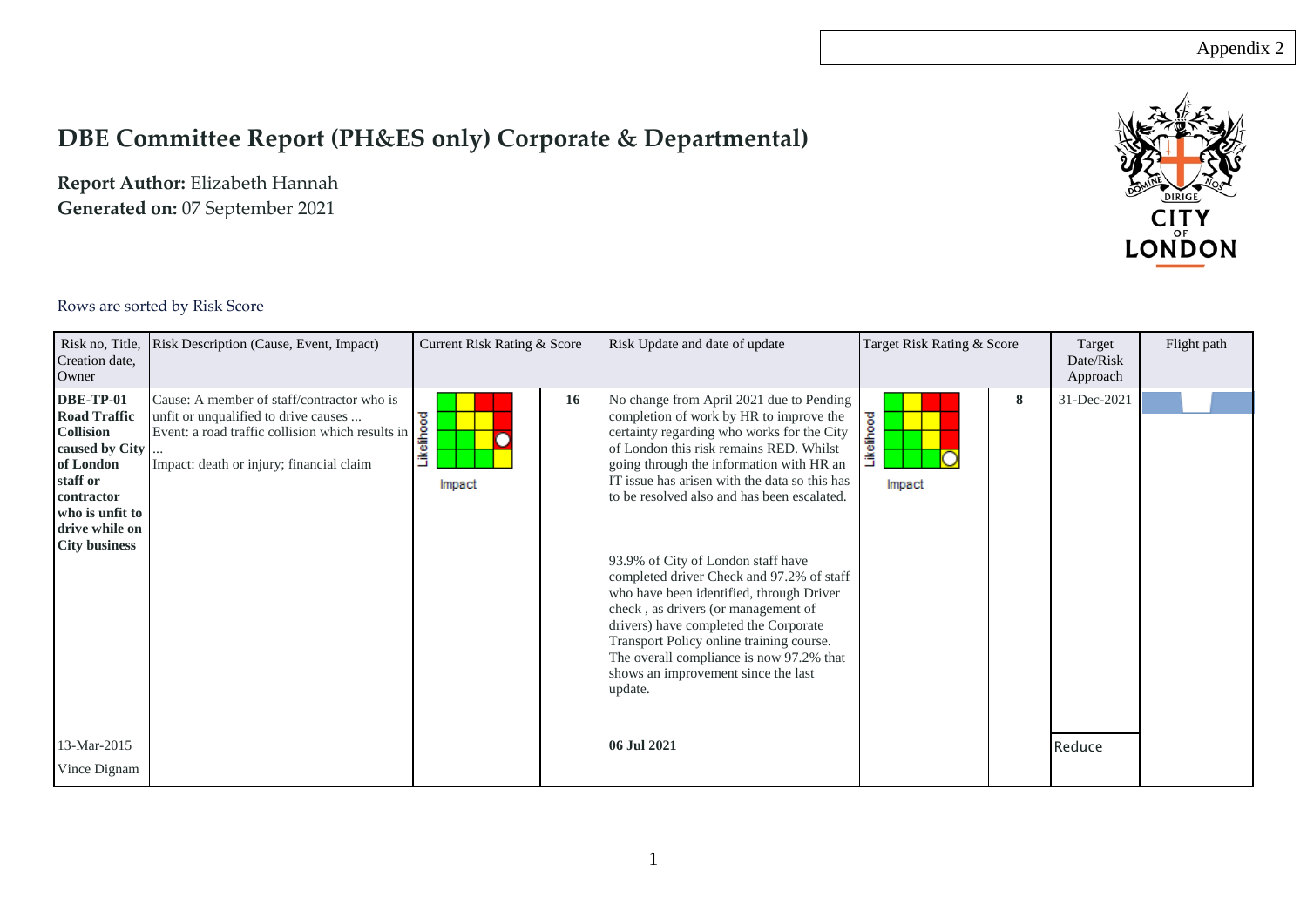| Action no,<br>Title,                                    | Action description                                                                                                                                                                                                                                                                                                                                                                                                                                                                                                                                                                                                                                                                    | <b>Latest Note</b>                                                                                                                                                                                                                                                                                                                                                                                                                                                                                                                                                                                                                                     | Action<br>owner | Latest Note<br>Date | Due Date    |
|---------------------------------------------------------|---------------------------------------------------------------------------------------------------------------------------------------------------------------------------------------------------------------------------------------------------------------------------------------------------------------------------------------------------------------------------------------------------------------------------------------------------------------------------------------------------------------------------------------------------------------------------------------------------------------------------------------------------------------------------------------|--------------------------------------------------------------------------------------------------------------------------------------------------------------------------------------------------------------------------------------------------------------------------------------------------------------------------------------------------------------------------------------------------------------------------------------------------------------------------------------------------------------------------------------------------------------------------------------------------------------------------------------------------------|-----------------|---------------------|-------------|
| DBE-TP-01c<br><b>Business As</b><br>Usual<br>Mitigation | Monitor the percentage of City of London<br>staff who have completed Driver Check and<br>ensure that it remains above 92.5%<br>Monitor the percentage of City of London<br>staff who have been identified, through<br>Driver Check, as drivers (or managers of<br>drivers) who have completed the Corporate<br>Transport Policy online training course and<br>ensure that it remains above 92.5%.<br>Monitor overall completion rates for both<br>driver check and the online training course<br>and ensure that it remains above 92.5%.<br>Monitor the collection and periodic<br>monitoring of driver licence details (and, in<br>the case of grey fleet drivers, vehicle details). | No change from April 2021 Pending completion of work by HR to improve the certainty regarding<br>who works for the City of London this risk remains RED. Whilst going through the information with Graham<br>HR an IT issue has arisen with the data so this has to be resolved also and has been escalated.<br>93.9% of City of London staff have completed driver Check and 97.2% of staff who have been<br>identified, through Driver check, as drivers (or management of drivers) have completed the<br>Corporate Transport Policy online training course. The overall compliance is now 97.2% that shows<br>an improvement since the last update. | Jim             | 06-Jul-2021         | 31-Dec-2021 |

| Creation date,<br>Owner                                                                                                       | Risk no, Title, Risk Description (Cause, Event, Impact)                                                                                                                                                                                                                                                                                            | Current Risk Rating & Score | Risk Update and date of update                                                                                                                                                                                                                                                                                                                                                                                                                                                                                                                                                        | Target Risk Rating & Score | Target<br>Date/Risk<br>Approach | Flight path |
|-------------------------------------------------------------------------------------------------------------------------------|----------------------------------------------------------------------------------------------------------------------------------------------------------------------------------------------------------------------------------------------------------------------------------------------------------------------------------------------------|-----------------------------|---------------------------------------------------------------------------------------------------------------------------------------------------------------------------------------------------------------------------------------------------------------------------------------------------------------------------------------------------------------------------------------------------------------------------------------------------------------------------------------------------------------------------------------------------------------------------------------|----------------------------|---------------------------------|-------------|
| DBE-TP-07 A<br>major<br>incident, such<br>as flooding or<br>fire, makes<br>Walbrook<br><b>Wharf</b><br>unusable as a<br>depot | Cause: A major incident, such as flooding or<br><sub>t</sub><br>Event: Walbrook Wharf unusable as a depot<br>Impact: Unable to clean streets; collect waste<br>or maintain City of London Police vehicles.<br>City of London unable to meet its contractual<br>arrangements with third parties who use the<br>depot for their commercial purposes. | 4<br>┍<br>.<br>≩<br>Impact  | The risk has been reviewed and is<br>unchanged.<br>A Review of actions from the Business<br>continuity plan exercise in October 2019<br>was carried out and the contract and City<br>have updated any lessons learned and added<br>the business continuity plan as a live<br>document to the governance for review.<br>Our response to COVID-19 has shown how<br>this contract can be delivered with<br>managers working from home. At the same<br>time we lost the use of some hire vehicles<br>but, in accordance with the BC Plan,<br>vehicles were brought, in by our contractor, | 4<br>≖<br>高半<br>Impact     | 31-Dec-2021                     |             |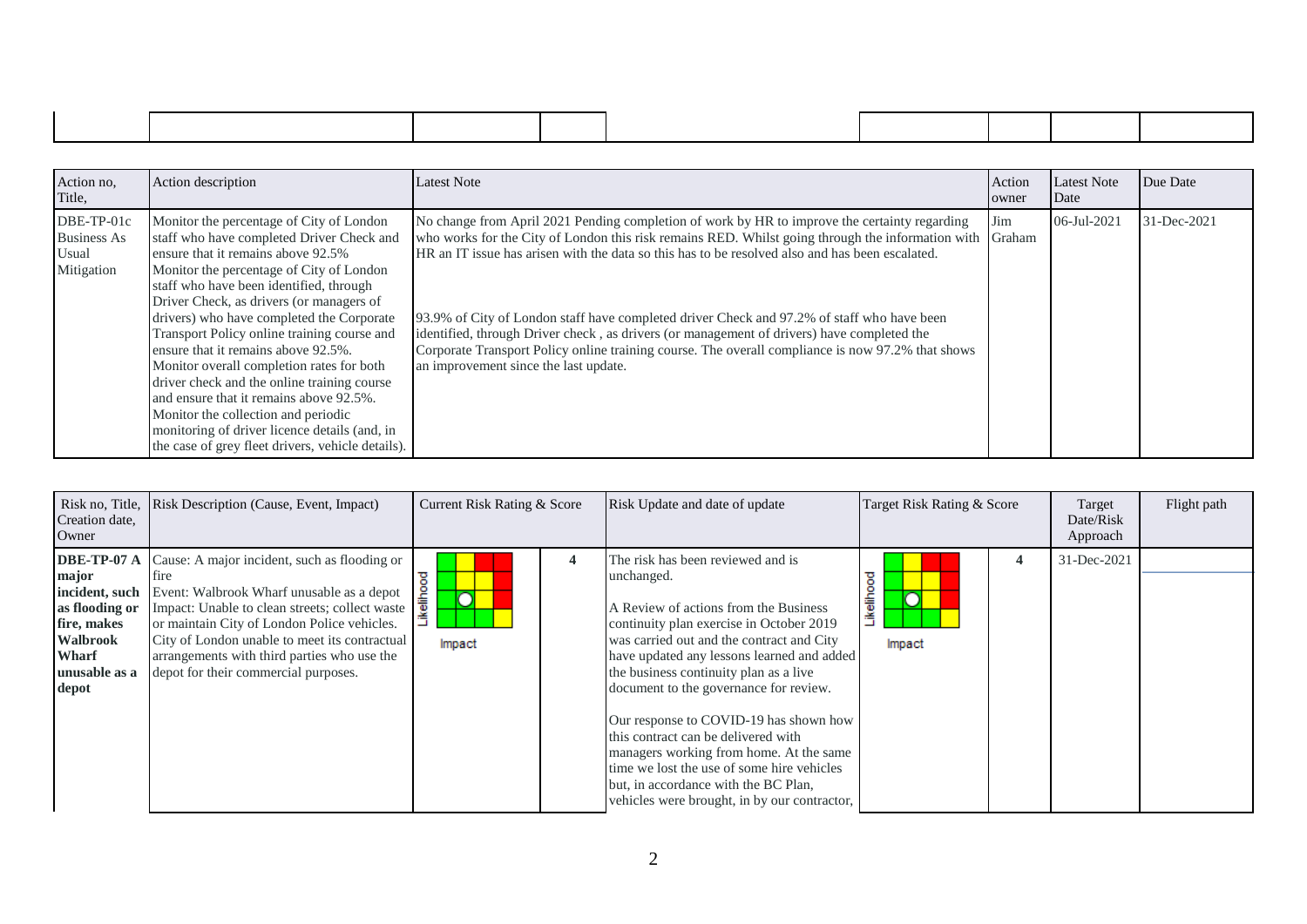|                             | from other contracts. This has continued<br>into July 2021 for COVID as well.<br>The Business Continuity plan was<br>discussed as the Quarterly Partnership                 |  |        |  |
|-----------------------------|-----------------------------------------------------------------------------------------------------------------------------------------------------------------------------|--|--------|--|
|                             | board meeting in July 2021 and next<br>Business Continuity Exercise is scheduled<br>for October 2021. BC Has been reviewed in<br>January 2021 and added to contract manual. |  |        |  |
| 27-Mar-2015                 | 03 Aug 2021                                                                                                                                                                 |  | Reduce |  |
| Vince Dignam;<br>Ian Hughes |                                                                                                                                                                             |  |        |  |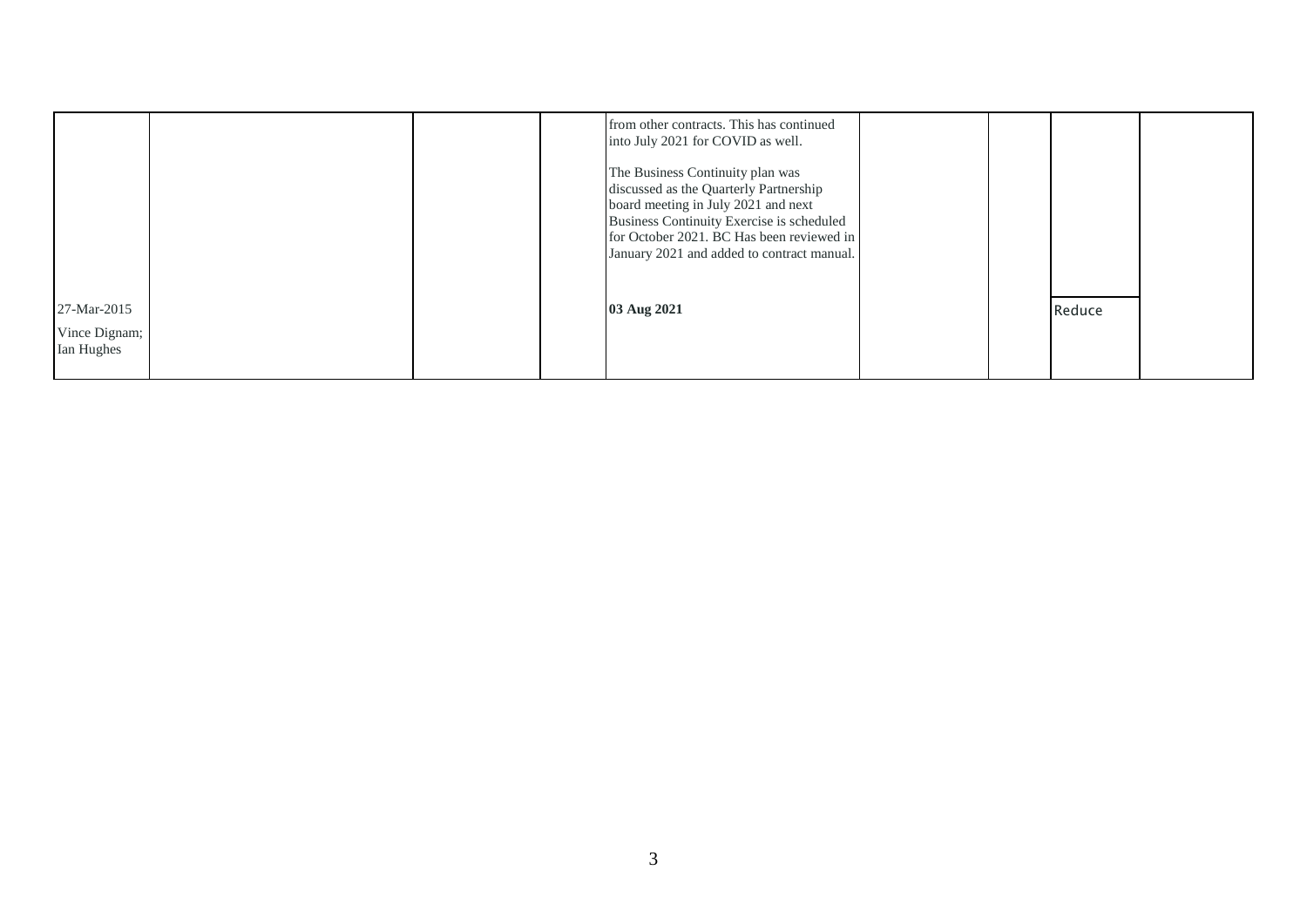## **DBE COVID-19 Risks**

**Report Author:** Elizabeth Hannah **Generated on:** 07 September 2021



## Rows are sorted by Risk Score

| Creation date,<br>Owner                                                                                                                                                                                       | Risk no, Title, Risk Description (Cause, Event, Impact)                                                                                                                                                                                                                                                                                                                                                                                                                                                           | Current Risk Rating & Score | Risk Update and date of update                                                                                              | Target Risk Rating & Score | Target<br>Date/Risk<br>Approach | Flight path |
|---------------------------------------------------------------------------------------------------------------------------------------------------------------------------------------------------------------|-------------------------------------------------------------------------------------------------------------------------------------------------------------------------------------------------------------------------------------------------------------------------------------------------------------------------------------------------------------------------------------------------------------------------------------------------------------------------------------------------------------------|-----------------------------|-----------------------------------------------------------------------------------------------------------------------------|----------------------------|---------------------------------|-------------|
| <b>CVD19 SGPS</b><br>24 Failure by<br><b>BRONZE</b> to<br>deliver the<br><b>Waste and</b><br><b>Litter service</b><br>required by<br><b>SILVER</b><br>(DBE)<br><b>(RECOVERY)</b><br>17-Apr-2020<br>Jim Graham | Cause: The pandemic leads to a critical<br>number of waste collection and street<br>cleansing staff (employed by our term<br>contractor Veolia) being unable to attend<br>work due to illness/self-isolation/caring<br>responsibilities.<br><b>Event:</b> Our contractor is unable to provide a<br>waste collection and street cleansing service.<br><b>Impact:</b> Household waste remains<br>uncollected, littering and fly tips increase to<br>the extent that it leads to a secondary public<br>health issue. | 12<br>ikelihood<br>Impact   | Continually monitoring services and<br>currently no significant issues which<br>require use of contingencies<br>03 Sep 2021 | 4<br>kellhood<br>Impact    | 31-Dec-2021<br>Reduce           |             |

| Action no.<br>Title, | Action description | <b>Latest Note</b>                                                                              | Action<br>owner | Latest Note<br>Date | Due Date    |
|----------------------|--------------------|-------------------------------------------------------------------------------------------------|-----------------|---------------------|-------------|
| CVD19 SGPS           |                    | No need to use contingencies yet but as highlighted there is a national shortage of HGV drivers | <b>I</b> Jim    | $03-Sep-2021$       | 31-Dec-2021 |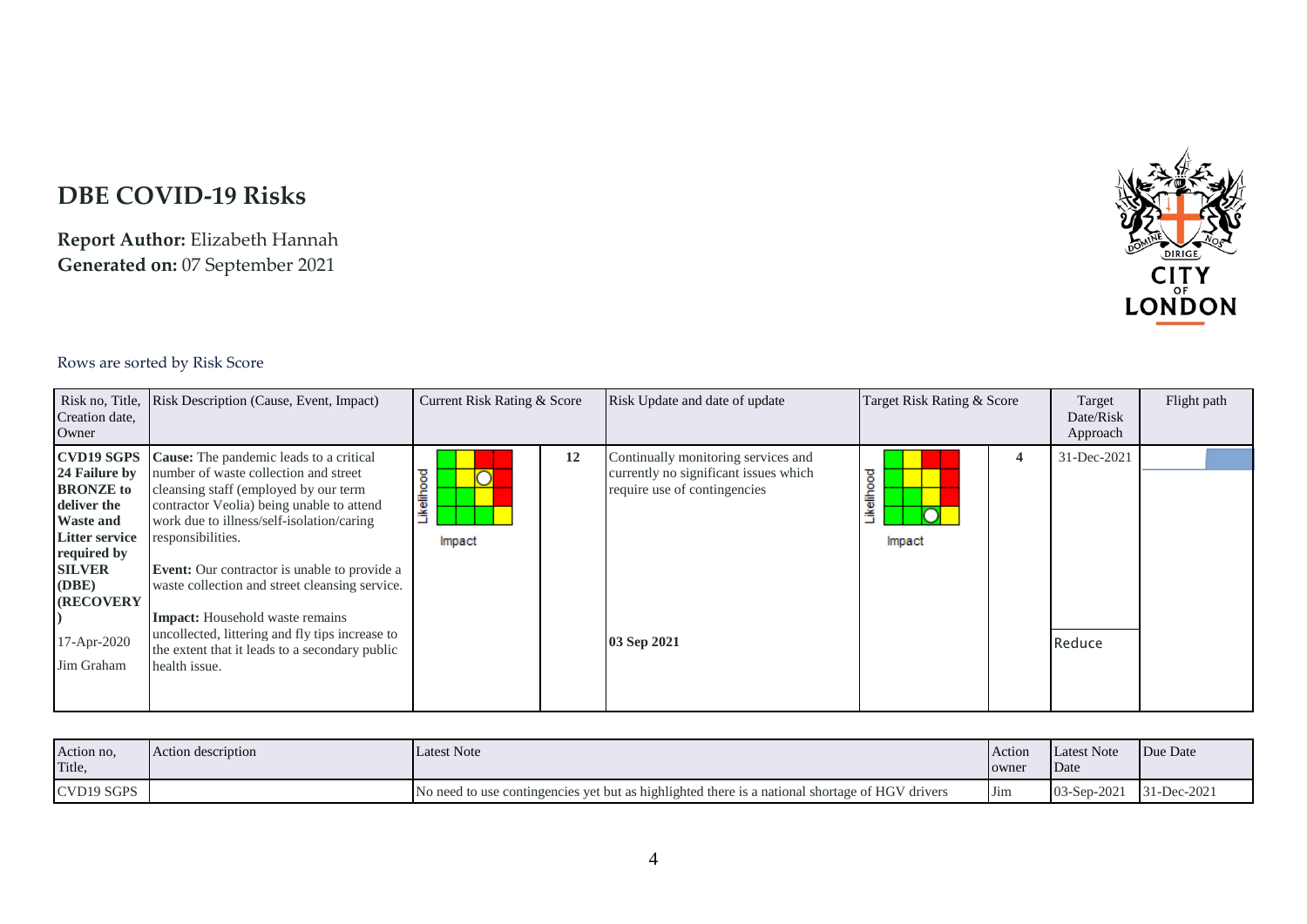| 24a Utilising | Officers have put in place a robust process     | which is being monitored | Graham |  |
|---------------|-------------------------------------------------|--------------------------|--------|--|
| Alternative   | for sourcing alternative staff to ensure the    |                          |        |  |
| Resources     | waste collection from households and streets    |                          |        |  |
|               | continues to happen by utilising HGV drivers    |                          |        |  |
|               | from alternative sources in this order:         |                          |        |  |
|               | 1. Spare drivers from street cleansing service. |                          |        |  |
|               | 2. Veolia Commercial Waste Drivers and          |                          |        |  |
|               | Operatives.                                     |                          |        |  |
|               | 3. City Officers with HGV licences.             |                          |        |  |
|               | 4. 3rd party commercial drivers with HGV        |                          |        |  |
|               | licences.                                       |                          |        |  |

| Risk no, Title,<br>Creation date,<br>Owner                                                                                                                                                                          | Risk Description (Cause, Event, Impact)                                                                                                                                                                                                                                                                                                                                                                                                                                                                                                                                                                                                                                                                                                         | Current Risk Rating & Score | Risk Update and date of update                                                                                                                                                                                                                                                                                                                                                                                                                                                     | Target Risk Rating & Score | Target<br>Date/Risk<br>Approach | Flight path |
|---------------------------------------------------------------------------------------------------------------------------------------------------------------------------------------------------------------------|-------------------------------------------------------------------------------------------------------------------------------------------------------------------------------------------------------------------------------------------------------------------------------------------------------------------------------------------------------------------------------------------------------------------------------------------------------------------------------------------------------------------------------------------------------------------------------------------------------------------------------------------------------------------------------------------------------------------------------------------------|-----------------------------|------------------------------------------------------------------------------------------------------------------------------------------------------------------------------------------------------------------------------------------------------------------------------------------------------------------------------------------------------------------------------------------------------------------------------------------------------------------------------------|----------------------------|---------------------------------|-------------|
| <b>CVD19 SGPS</b><br>25 Failure by<br><b>BRONZE</b> to<br>deliver the<br>Highways,<br>Parking &<br><b>Enforcement</b><br>service<br>required by<br><b>SILVER</b><br>(DBE)<br>(RECOVERY<br>17-Apr-2020<br>Ian Hughes | Cause:<br>• The pandemic leads to a critical number of<br>staff (employed by our highway term<br>contractor J B Riney) being unable to attend<br>work due to illness/self-isolation/caring<br>responsibilities.<br>• The pandemic leads to a critical number of<br>staff (employed by our parking contractor<br>Saba) being unable to attend work due to<br>illness/self-isolation/caring responsibilities.<br>• The pandemic leads to a critical number of<br>City of London staff being unable to attend<br>work due to illness/self-isolation/caring<br>responsibilities.<br>• The pandemic leads to a failure of the<br>supply chain of our highway term contractor<br>(J B Riney)<br>Event:<br>Our contractors and/or City of London staff | 8<br>Likelihood<br>Impact   | All temporary Covid-19 measures that were<br>agreed for removal have now been<br>removed. The remainder are under review<br>for retaining long term, initially as<br>experiments, under the wider Pedestrian<br>Priority programme.<br>Services are operating as BAU following<br>release from lockdown restrictions.<br>Monitoring of resilience issues continues re<br>positive tests and self-isolation<br>requirements. No significant issues to this<br>point.<br>17 Aug 2021 | 8<br>Likelihood<br>Impact  | 31-Dec-2021<br>Accept           |             |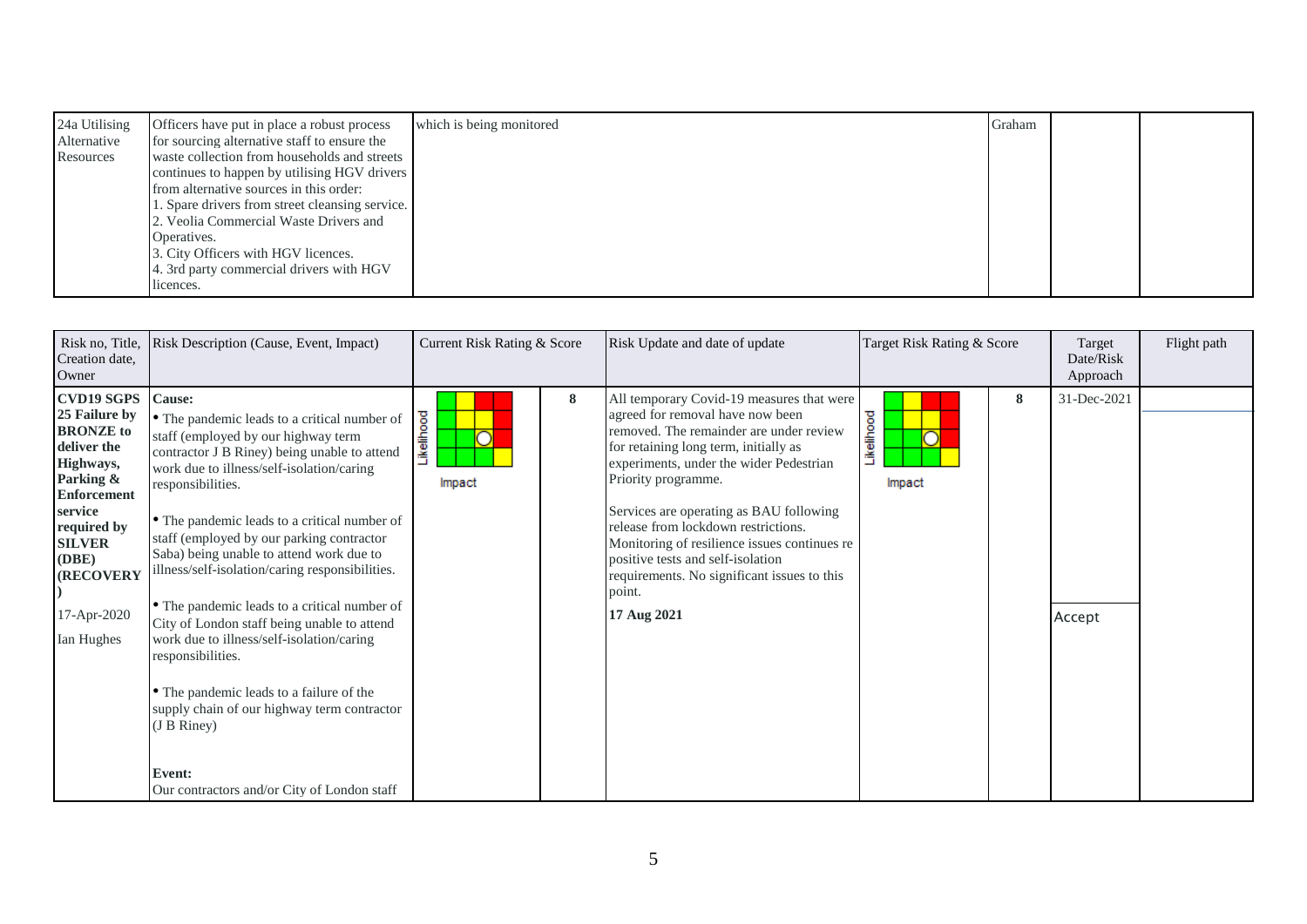| are unable to provide a highway maintenance    |  |  |  |  |
|------------------------------------------------|--|--|--|--|
| and/or parking service.                        |  |  |  |  |
| Impact:                                        |  |  |  |  |
| • Failure to maintain the highway in a safe    |  |  |  |  |
| state leading to personal damage injuries. (1, |  |  |  |  |
| 3 and 4)                                       |  |  |  |  |
| • Increased inability to manage car parks      |  |  |  |  |
| leading to increases potential for crime and   |  |  |  |  |
| anti-social behaviour, increased fire risk and |  |  |  |  |
| associated loss of income (2 and 3).           |  |  |  |  |
| • Failure to manage on-street parking leading  |  |  |  |  |
| to loss of access by emergency services to     |  |  |  |  |
| residential and business premises (2 and 3).   |  |  |  |  |
| • Failure to monitor 3rd party on-street       |  |  |  |  |
| activities licenced by the City of London      |  |  |  |  |
| leading to unsafe systems of work.             |  |  |  |  |

| Action no,<br>Title,                       | Action description                                                                                                                                                                                                                                                                                                                                                                                                                                                                                                              | <b>Latest Note</b>                                                                                                                                                                                                                                                                                                | Action<br>owner | <b>Latest Note</b><br>Date | Due Date    |
|--------------------------------------------|---------------------------------------------------------------------------------------------------------------------------------------------------------------------------------------------------------------------------------------------------------------------------------------------------------------------------------------------------------------------------------------------------------------------------------------------------------------------------------------------------------------------------------|-------------------------------------------------------------------------------------------------------------------------------------------------------------------------------------------------------------------------------------------------------------------------------------------------------------------|-----------------|----------------------------|-------------|
| CVD19 SGPS<br>liaison                      | Working with contractors to ensure that they<br>25a Contractor are adequately forecasting staff or supply<br>chain issues to ensure that the City received<br>adequate warning of the need to decrease<br>service levels any further allowing decisions<br>to be taken in a timely and reasonable<br>manner.<br>Where works are continuing we have worked<br>with the contractor to ensure that they have<br>adequate risk assessments and method<br>statements in place to minimise the infection<br>and other risks to staff. | Works are continuing as scheduled – BAU                                                                                                                                                                                                                                                                           | lan<br>Hughes   | 17-Aug-2021                | 31-Dec-2021 |
| CVD19 SGPS<br>25b City staff<br>resilience | Reducing the overall number of City of<br>London staff on duty in the City at any one<br>time. This reduces the risk to individual                                                                                                                                                                                                                                                                                                                                                                                              | Staff monitoring on-street activities by developments, utilities and City contractors continues. Staff<br>have been reminded to continue to follow best practice guidelines including protocols at Guildhall.<br>Risk assessments up to date. Planning for staff 2 day minimum return from Sept as per request by | Ian<br>Hughes   | 17-Aug-2021                | 31-Dec-2021 |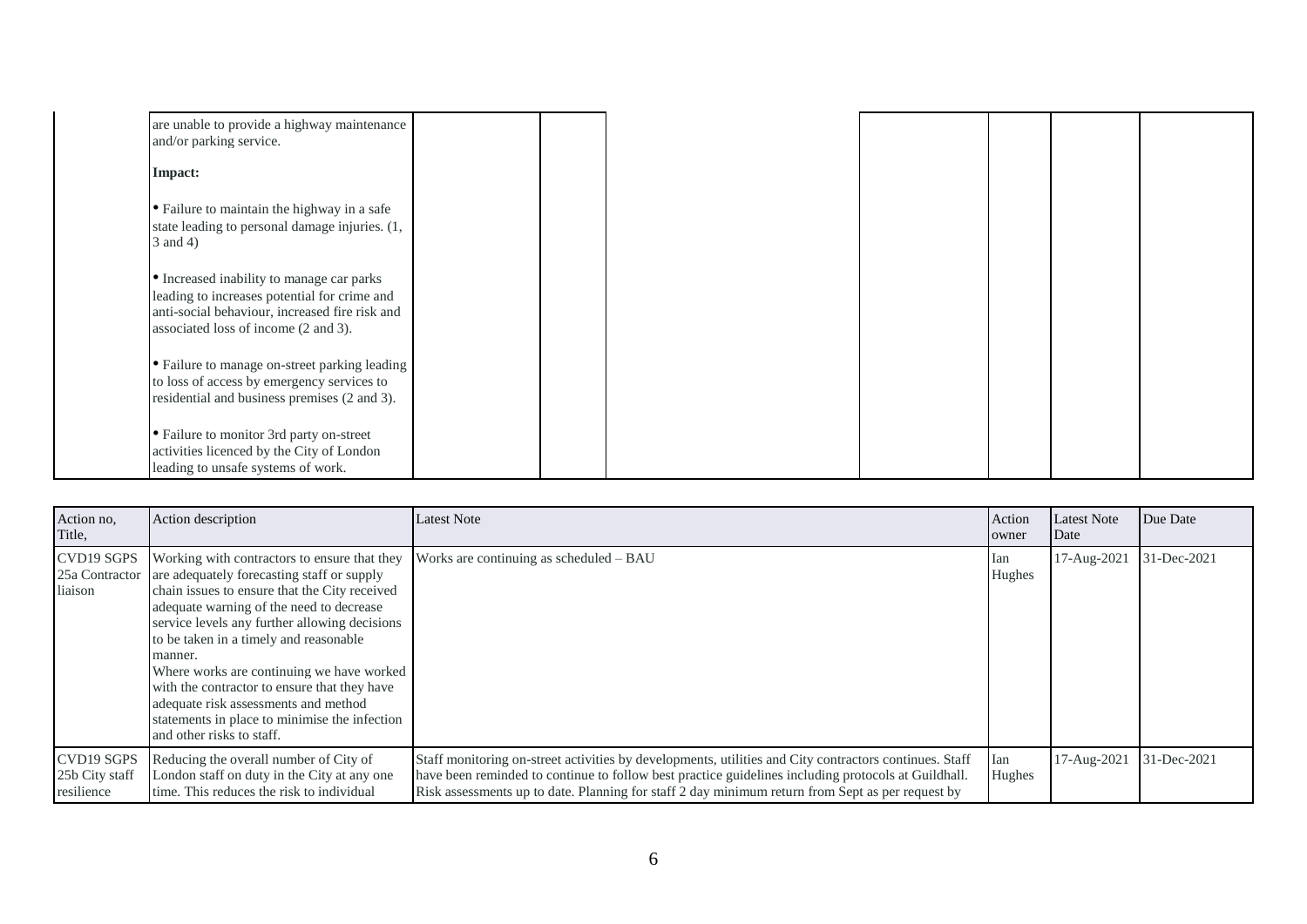|                                              | members of staff and therefore the risk of<br>staff shortage in the future. Monitoring of the<br>full range of on-street activities is being<br>achieved by sharing of resource between<br>teams on a rota.            | Town Clerk.                                                                                                                    |               |                         |             |
|----------------------------------------------|------------------------------------------------------------------------------------------------------------------------------------------------------------------------------------------------------------------------|--------------------------------------------------------------------------------------------------------------------------------|---------------|-------------------------|-------------|
| CVD19 SGPS<br>25c Saba staff<br>resilience   | Enforcement of the Bank on Safety scheme<br>traffic order transferred to working from<br>home. Appropriate policies and procedures<br>have been put in place to ensure compliance<br>with data protection legislation. | Normal services for both enforcement of on-street parking/moving traffic contraventions and car<br>parks (off street parking). | lan<br>Hughes | 17-Aug-2021             | 31-Dec-2021 |
| <b>CVD19 SGPS</b><br>25e Public<br>of change | Where there are alterations to services have<br>been authorised by Members/GOLD we are<br>communication issuing clear public communications on the<br>City website, social media and email to<br>interest groups.      | The City's website continues to be updated throughout the Covid-19 period                                                      | lan<br>Hughes | 17-Aug-2021 31-Dec-2021 |             |

| Creation date,<br>Owner                                                                                                                                                                                    | Risk no, Title, Risk Description (Cause, Event, Impact)                                                                                                                                                                                                                                                                                                                                                                                                                                                                              | Current Risk Rating & Score |                | Risk Update and date of update                                | Target Risk Rating & Score |                | Target<br>Date/Risk<br>Approach | Flight path |
|------------------------------------------------------------------------------------------------------------------------------------------------------------------------------------------------------------|--------------------------------------------------------------------------------------------------------------------------------------------------------------------------------------------------------------------------------------------------------------------------------------------------------------------------------------------------------------------------------------------------------------------------------------------------------------------------------------------------------------------------------------|-----------------------------|----------------|---------------------------------------------------------------|----------------------------|----------------|---------------------------------|-------------|
| <b>CVD19 SGPS</b><br>26 Failure by<br><b>BRONZE</b> to<br>deliver the<br><b>Development</b><br><b>Construction</b><br>service<br>required by<br><b>SILVER</b><br>(DBE)<br><b>(RECOVERY)</b><br>17-Apr-2020 | <b>Cause:</b> The Pandemic lockdown is<br>preventing site visits for both the Planning<br>Service in order to assess development<br>proposals and the District Surveyors to<br>undertake inspections on construction sites.<br><b>Event:</b> Delays to the approval of<br>development schemes and their<br>construction/completion.<br><b>Impact:</b> Reduced economic activity in the<br>City. Potential judicial reviews to planning<br>decisions based on assessment/consultation<br>challenges. Possible Health and Safety risks | Likelihood<br>Impact        | $\overline{4}$ | No change from last week in either DM or<br>BC<br>17 Aug 2021 | ikelihood<br>Impact        | $\overline{2}$ | 31-Dec-2021<br>Reduce           |             |
| David Horkan; Control.<br>Gordon Roy                                                                                                                                                                       | from reduced inspections for Building                                                                                                                                                                                                                                                                                                                                                                                                                                                                                                |                             |                |                                                               |                            |                |                                 |             |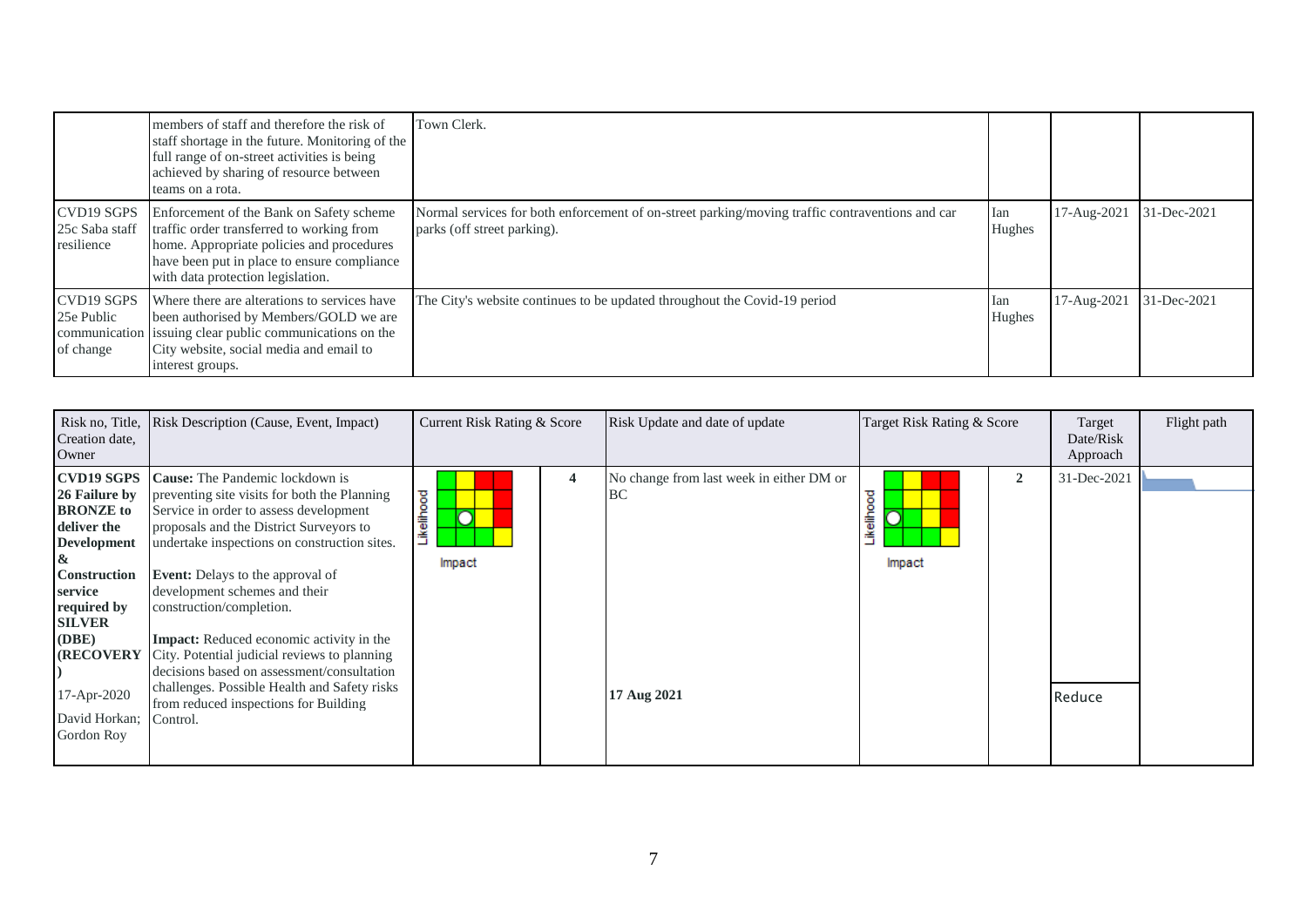| Risk no, Title,<br>Creation date,<br>Owner                                         | Risk Description (Cause, Event, Impact)                                                                                                                                                                                                                                                                                                                                                                     | Current Risk Rating & Score |   | Risk Update and date of update                              | Target Risk Rating & Score                          |                         | Target<br>Date/Risk<br>Approach | Flight path |
|------------------------------------------------------------------------------------|-------------------------------------------------------------------------------------------------------------------------------------------------------------------------------------------------------------------------------------------------------------------------------------------------------------------------------------------------------------------------------------------------------------|-----------------------------|---|-------------------------------------------------------------|-----------------------------------------------------|-------------------------|---------------------------------|-------------|
| <b>CVD19 SGPS</b><br>27 Failure to<br>deliver the<br>New DBE -<br><b>(RECOVERY</b> | <b>Cause:</b><br>The pandemic has changed the traffic (both<br>people and vehicular) of the working City<br>Finance (DBE) $\bullet$ drastically reducing the number of visitors<br>and workers making trips                                                                                                                                                                                                 | Likelihood<br>Ō<br>Impact   | 4 | Continue to review at regular Senior<br>Leadership Meetings | <b>ikelihood</b><br>$\overline{\text{O}}$<br>Impact | $\overline{\mathbf{4}}$ | 31-Mar-2022                     |             |
| 17-Apr-2020<br>Paul Beckett;<br>Elizabeth<br>Hannah; Ian<br>Hughes                 | • closing down building sites for periods of<br>time until safe working practises can be<br>established<br>• reduction in development activity                                                                                                                                                                                                                                                              |                             |   | 07 Sep 2021                                                 |                                                     |                         | Accept                          |             |
|                                                                                    | Event:<br>Departmental income reduced by<br>approximately £8.4m and approx. £800k in<br>project recoverable charges.<br>Impact:<br>Department unable to operate in line with<br>base budget, as well as meeting Fundamental<br>Review targets as agreed by RASC. Shortfall<br>of approx. 30% of the 20/21 net departmental<br>budget of £27,274,000. On street parking<br>account finances will be reduced. |                             |   |                                                             |                                                     |                         |                                 |             |

| Action no.<br>Title,                     | Action description                                                                                                                                                             | <b>Latest Note</b>                                                                                                                                                                                                           | Action<br>owner | <b>Latest Note</b><br>Date | Due Date |
|------------------------------------------|--------------------------------------------------------------------------------------------------------------------------------------------------------------------------------|------------------------------------------------------------------------------------------------------------------------------------------------------------------------------------------------------------------------------|-----------------|----------------------------|----------|
| 27 <sub>b</sub><br>Affordability         | CVD19 SGPS Review affordability of projects which rely<br>on 'on street parking account' funding                                                                               | With capital bids agreed & budgets now set for $2021/22$ , budgets will be monitored on a monthly<br>basis to ensure impacts of Covid & progress towards recovery are factored into project affordability<br>considerations. | Ian<br>Hughes   | 09-Mar-2021 31-Dec-2021    |          |
| CVD19 SGPS<br>27c Recovery<br>(FY 20/21) | Focus on recovery in the second half of $20/21$ Budget being reviewed for quarter 1 21/22<br>in relation to departmental budget and wider<br>economy and planned fee increases |                                                                                                                                                                                                                              | lan<br>Hughes   | 10-Mar-2021 31-Dec-2021    |          |